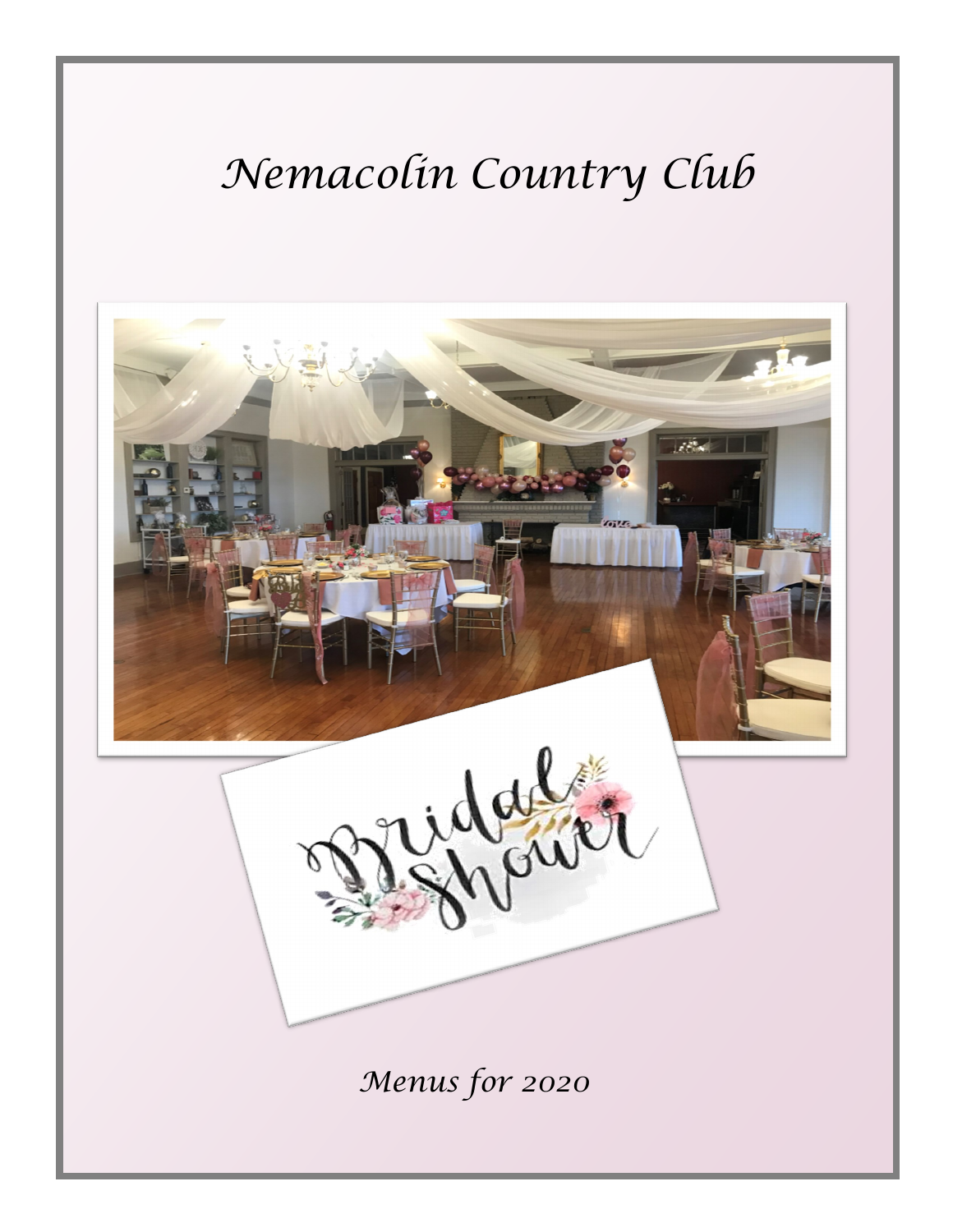# *Plated Option*

*All selections include fresh rolls and butter on tables, water, coffee, iced tea, ivory table linens and choice of napkin color*

### *Choice of Soup*

#### *Tomato Soup*

#### *Matzo Ball Soup*

*San Marzano Tomatoes with Fried Basil and Balsamic Whipped Cream*

*Chicken, Thyme, House Noodles*

### *Choice of 2 Entrees*

#### *Burrata Caprese*

*Heirloom Tomato, Avocado Mousse, Sea Salt, Extra Virgin Olive Oil (choice of Salmon or Grilled Chicken*

#### *Chop Chop*

*Butter Herb Basted Chicken, Bacon, Peas, Egg, Asher Blue, Red Onion, Cucumber, Carrot, Green Goddess Dressing*

#### *Croissant Sandwich*

*Choice of Amish Chicken Salad, Tuna Salad, Egg Salad, or House Made Ham Salad with Oven Roasted Tomatoes, Gem Lettuce & Pickled Red Onion. Served with Fresh Seasonal Fruit*

#### *Quiche – Select One*

*Spinach, Roasted Shallot, Foraged Mushroom & Gruyere Grilled Asparagus & Gorgonzola Caramelized Onion, Bacon & Swiss Crab, Oven Roasted Tomato & Fontina Served with Chefs Choice Vegetables*

#### *Apple Cider Brined Herb Basted Amish Chicken Breast*

*Airline Breast of Chicken, Caponata, and Asparagus* 

#### *Pan Seared Bay of Fundy Salmon*

*Seasonal Succotash, Chardonnay Butter Sauce* 

#### *Foraged Mushroom Strudel*

*Local Mushrooms, Chives, Filo Dough served with Wilted Spinach, Saba & White Truffle Essence* 

#### *\$20.95 Per Person*

*Additional 6% Tax and 20% Service Charge*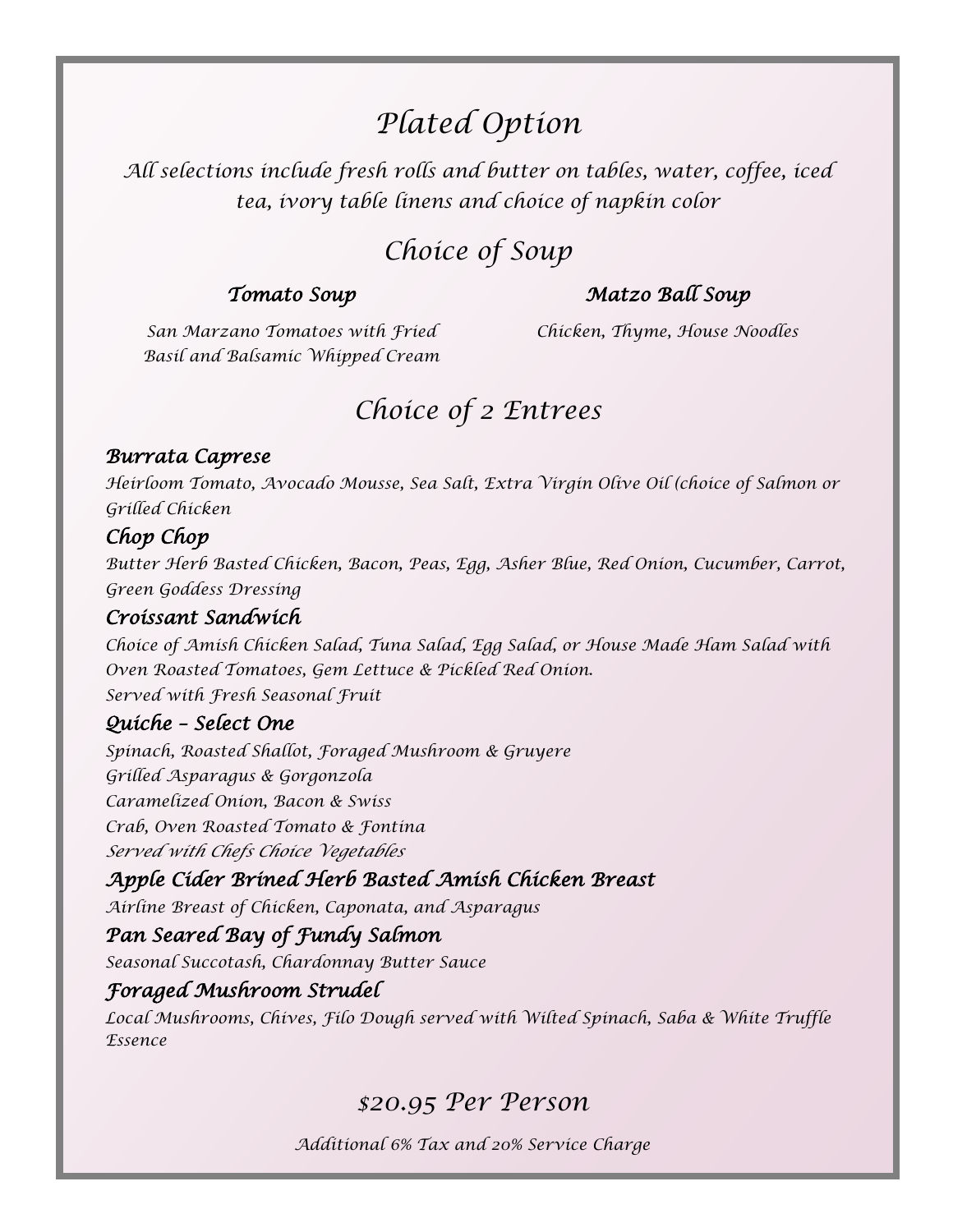### *Breakfast or Brunch Menus*

*All selections include fresh rolls and butter on tables, water, coffee, iced tea, orange juice, ivory table linens and choice of napkin color*

### *Breakfast Buffet*

*Minimum 30 guests Bagels and English Muffins Whipped Butter and Preserves Bowl of Fresh Fruit Scrambled Eggs Traditional Home Fries Pancakes with Maple Syrup or French Toast Casserole Smoked Bacon & Maple Sausage Links \$17.00 Per Person*

### *Brunch Buffet*

*Bagels and English Muffins Served with Whipped Butter, Fruit Preserves and Cream Cheese*

*Sliced Seasonal Fruit Display*

*Nemacolin Field Salad Choice of 2 dressings*

*Scrambled Eggs or Quiche Lorraine Casserole*

*Bacon and Sausage*

*Chicken Romano or Marsala*

*Hash browns or Roasted Redskin Potatoes*

*Penne Pasta with a Rosa Cream Sauce or Green Bean Casserole*

*\$22.95 Per Person*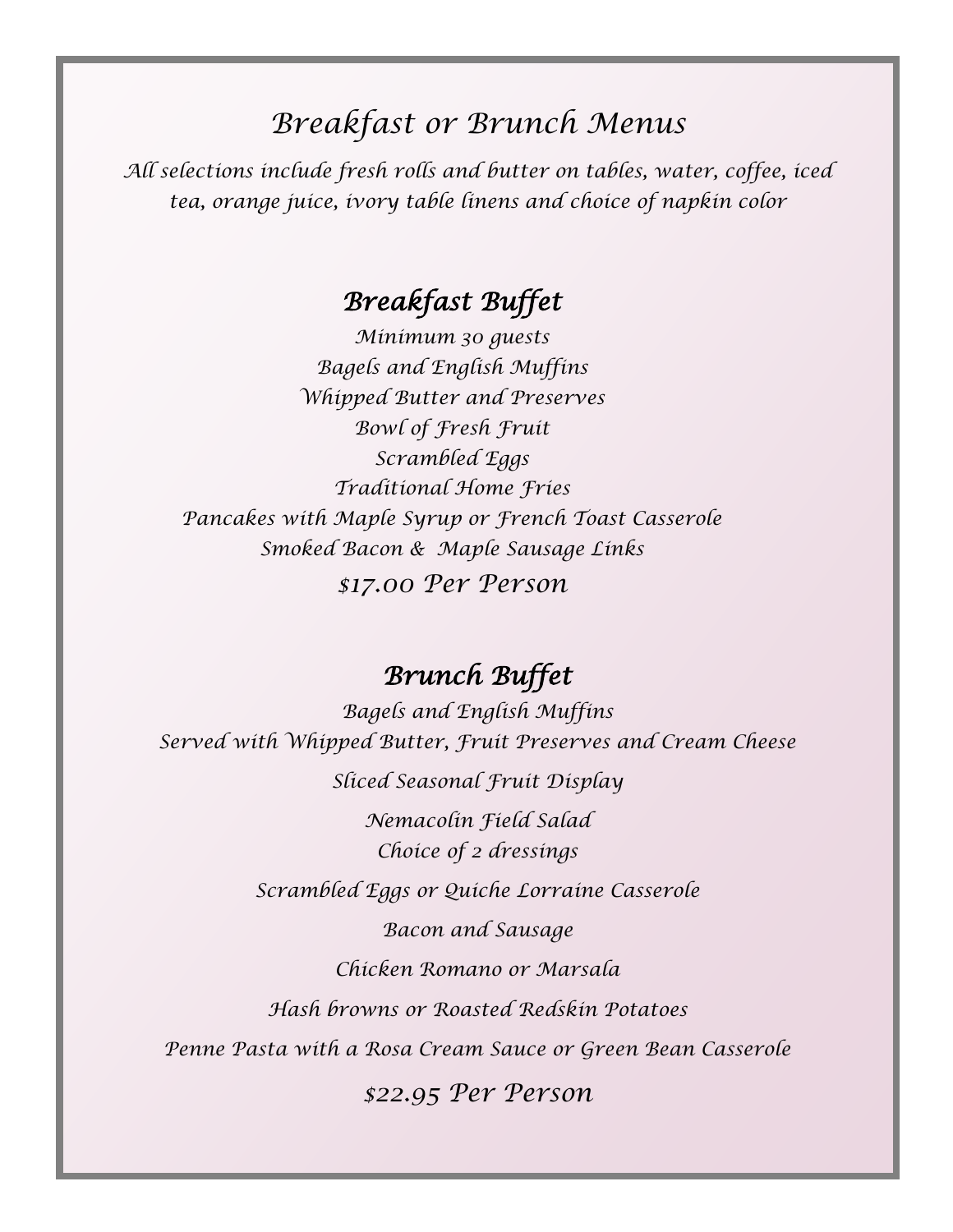### *Deli Luncheon Buffet*

*Includes water, coffee, iced tea, ivory linens and choice of colored napkins. A minimum of 30 guests required for buffets*

### *Salad (Select 2)*

*Creamy Southern Slaw Creamy Potato Salad- Scallion, Relish, Mustard Chef's Salad- Garden Greens, White Cheddar, Seasonal Vegetables, Citrus Vinaigrette Wedge Salad-Baby Gem Lettuce, Blue Cheese, Tomato, Bacon, Buttermilk* 

*Bleu Cheese Dressing* 

*Classic Caesar- Anchovy Caesar Dressing, Grated Parmesan Cheese, Herb Crouton Marinated Tomato*

### *Sandwich (Select 3)*

*House Made Chicken Salad- Celery, Onions, Grapes, Sour Dough Toasted Pimento Cheese- Bacon Jam, Texas Toast BBQ Chicken Wrap, Pickled Red Onion, BBQ Aioli, Traditional Slaw Wheat Wrap- Roasted Turkey Breast, Artisan Lettuce, Red Wine Fig Jam, Bacon*

*Focaccia BLT-Heirloom Tomato, Applewood Smoked Bacon, Arugula, Basil Aioli*

*Ciabatta Veggie Wrap, Grilled Seasonal Vegetable, Hummus, Feta Cheese*

### *Dessert*

*Chef Selection of Cookies* 

#### *\$18.00 Per Person*

*Additional 6% Tax and 20% Service Charge*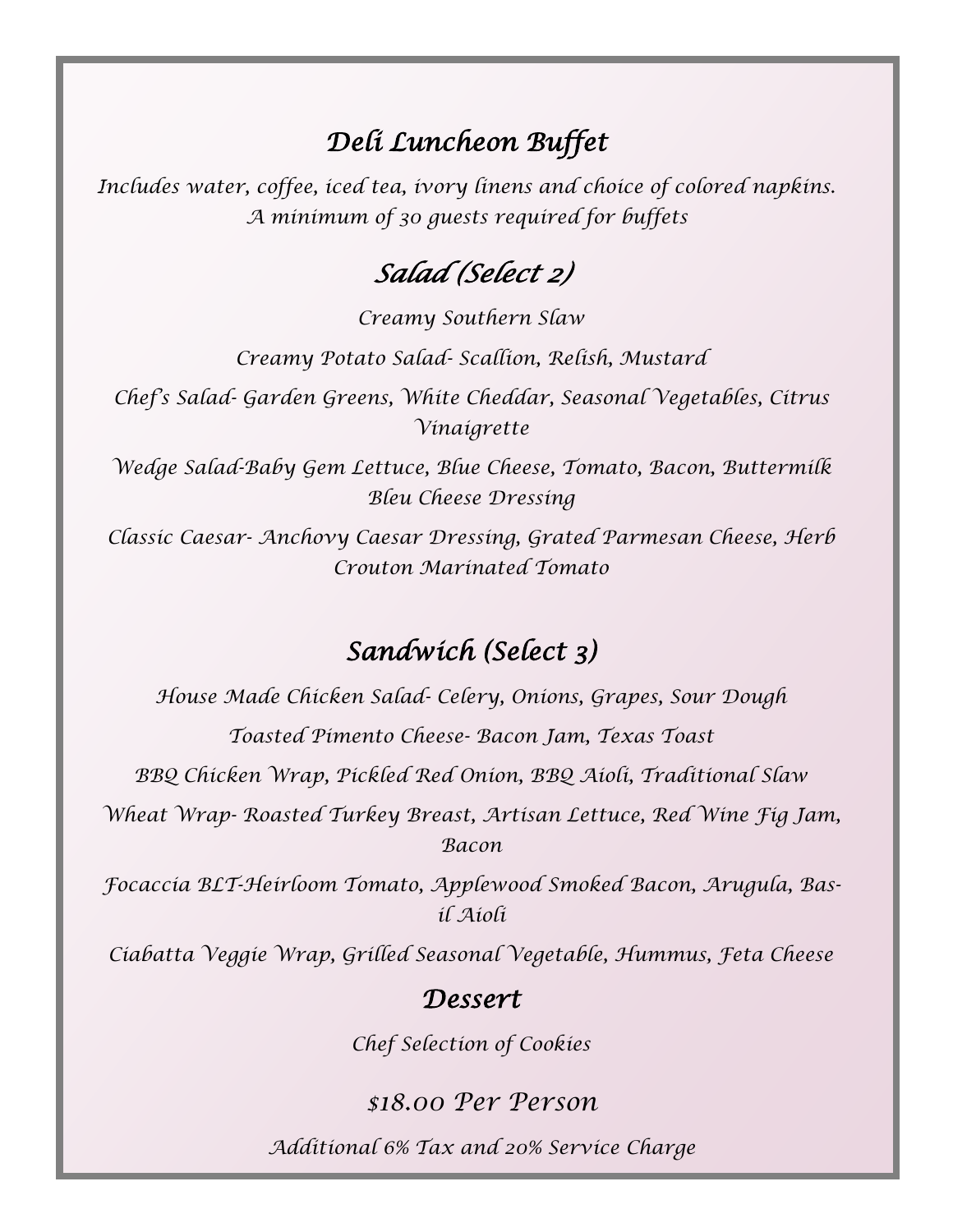### *Luncheon Buffet*

*Includes water, coffee, iced tea, ivory linens and choice of colored napkins A minimum of 30 guests required for buffets*

## *Soup (Select 1) add \$3 pp*

*Tomato Bisque, Tuscan Wedding, Potato and Leek Soup or Broccoli and Cheese Soup*

### *Salad (Select 1)*

*Creamy Southern Slaw, Creamy Potato Salad, Chef's Salad Wedge Salad Or Classic Caesar*

### *Sides (Select 2)*

#### *(Add additional item for \$3 per person, per item)*

*Whipped Potatoes, Baked, Grilled Seasonal Vegetables, Seasonal Succotash. Charred Cauliflower, Herbed Garlic Butter Cumin-Roasted Carrots, or Wild Rice Pilaf*

### *Entrée (Select 2)*

#### *(Add additional item for \$6 per person, per item)*

*Southern Fried Chicken with Honey Drizzle & Scallions Grilled Local Chicken Breast with Tomato Fricassee*

*Apple cider Brined Roasted Amish Chicken with Cider-Bourbon Aioli,*

*Pulled Pork with Peach BBQ sauce* 

*Roasted Pork Loin with Grilled Apples* 

*Grilled Flank Steak with Chimichurri* 

*Sautéed Shrimp with Orecchiette Pasta, Tomato, Spinach, Herbed Butter Sauce*

### *Dessert (Select 1)*

*Chefs Selection of Cookies with Milk, Brownies & Blondies with Whipped Cream & Seasonal Macerated Berries or Seasonal Fruit Cobbler with Ice Cream*

#### *\$19.95 Per Person*

*Additional 6% Tax and 20% Service Charge*